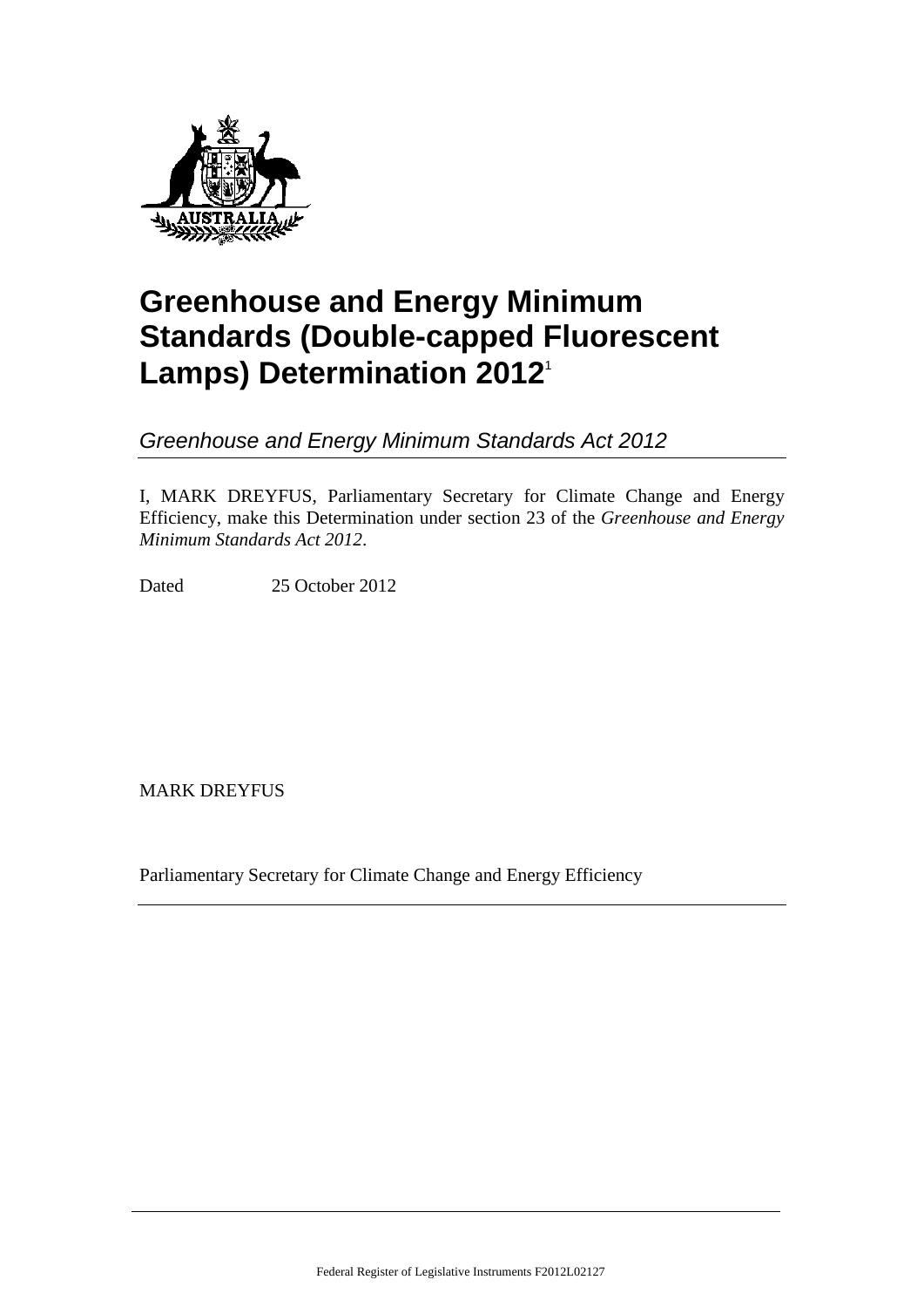# © 2012 Commonwealth of Australia

This Determination includes material from Australian Standards and/or Australian/New Zealand Standards, which are copyright Standards Australia Ltd. Apart from reproduction for personal and non-commercial use, and uses permitted under the *Copyright Act 1968,* Standards Australia Ltd material may not be reproduced without permission or licence.

With the exception of the Commonwealth Coat of Arms, Commonwealth copyright material is licensed under the Creative Commons Attribution-Non-Commercial-ShareAlike 3.0 Australia Licence. To view a copy of this license, visit [http://creativecommons.org/licenses/by-nc-sa/3.0/.](http://creativecommons.org/licenses/by-nc-sa/3.0/)

You are free to copy, communicate and adapt the Commonwealth copyright material, so long as you attribute the Commonwealth of Australia.

Complete Australian/New Zealand Standards are available for purchase from Standards Australia Ltd. Requests and inquiries concerning other reproduction and rights pertaining to standards should be directed to SAI Global Limited.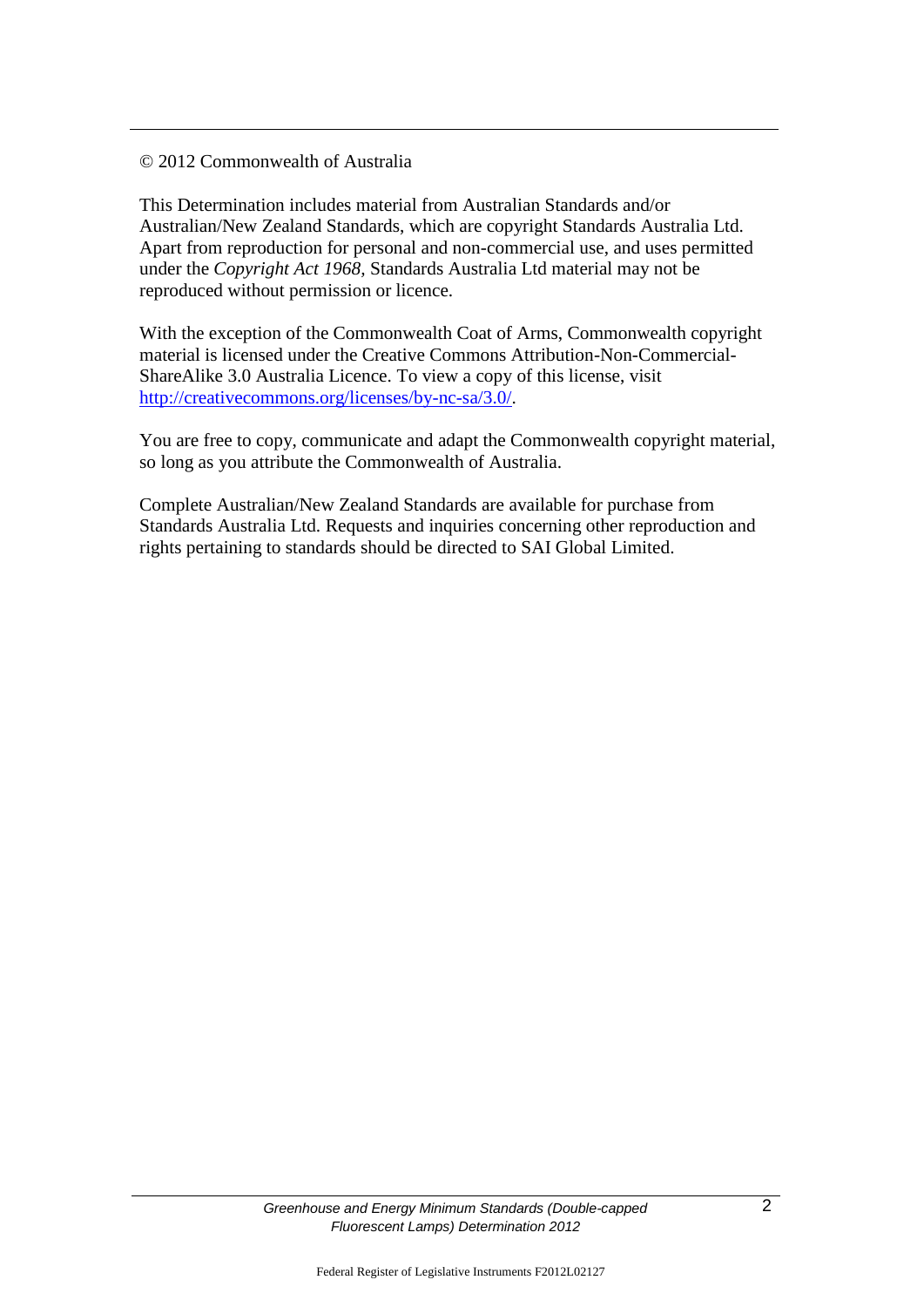# **1 Name of Determination**

This Determination is the *Greenhouse and Energy Minimum Standards (Double-capped Fluorescent Lamps) Determination 2012*.

# **2 Commencement**

This Determination comes into force on the day after it is registered.

# **3 Definitions**

In this Determination:

*Act* means the *Greenhouse and Energy Minimum Standards Act 2012*.

*AS/NZS 4782.1:2004* means *Australian/New Zealand Standard 4782.1:2004 Double-capped fluorescent lamps—Performance specifications - Part 1: General (IEC 60081:2000 MOD)*, as it existed on the date this Determination came into force.

Note: AS/NZS 4782.1:2004 is available from Standards Australia Limited.

*AS/NZS 4782.2:2004* means *Australian/New Zealand Standard 4782.2:2004 Double-capped fluorescent lamps—Performance specifications - Part 2: Minimum Energy Performance Standard (*MEPS*)*, as it existed on the date this Determination came into force.

*Note 1*: AS/NZS 4782.2:2004 is available from Standards Australia Limited.

*Note 2*: AS/NZS 4782.2:2004 includes all amendments up to and including AS/NZS 4782.2:2004/Amdt:2 published on 19 July 2006.

*AS/NZS 4782.3(Int):2006* means *Australian /New Zealand Standard 4782.3(Int):2006* – *Double-capped fluorescent lamps* – *Performance specifications* – *Part 3: Procedure for quantitative analysis of mercury present in fluorescent lamps,* as it existed on 5 June 2006.

*Note 1:* AS/NZS 4782.3:2006 is available from Standards Australia Limited.

*Note 2:* This standard applies to give effect to this Determination or a standard referred to in this Determination despite the fact that it expired on 5 June 2008.

*AS/NZS 61231:2001* means *Australian/New Zealand Standard* 61231:2001, *International Lamp Coding System (ILCOS)*, as it existed on the date this Determination came into force.

*Note*: *AS/NZS 61231:2001* is available from Standards Australia Limited.

*Australian Standard* means a standard that is published by Standards Australia Limited denoted by the letters "AS" and identifying numbers and/or letters.

*Australian/New Zealand Standard* means a standard that is jointly published by Standards Australia and Standards New Zealand, is applicable in both countries and denoted by the letters "AS/NZS" and identifying numbers and/or letters.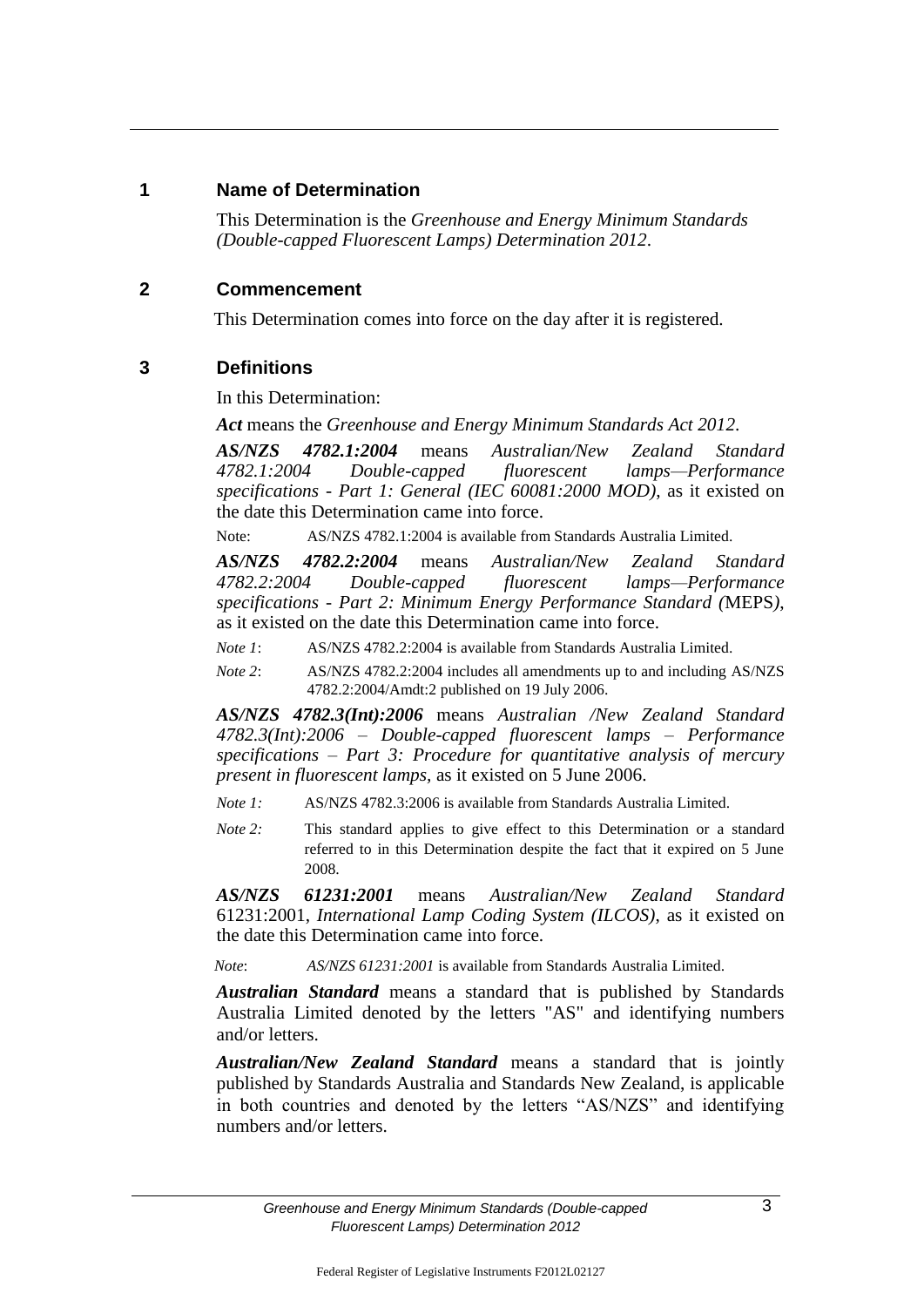*CIE Standard* means a standard that is published by, or on behalf of, the International Commission on Illumination.

*colour rendering index* is a relative measure of the shift in surface colour of an object when lit by a particular lamp, compared with how the object would appear under a reference light source. Colour rendering index is a numerical representation that rates the 'colour rendering' ability of a light source in comparison with natural daylight, which has a Colour rendering index of 100.

*Note*: This is the same meaning as in subclause 1.5.2 of AS/NZS 4782.2:2004

*efficacy* has the same meaning as in subclause 1.5.3 of AS/NZS 4782.2:2004.

*IEC Standard* means a standard that is published by, or on behalf of, the International Electrotechnical Commission.

*standard* means an Australian Standard, an Australian/New Zealand Standard, an IEC Standard or any other equivalent document.

*Note:* Several other words and expressions used in this Determination have the meaning given by section 5 of the Act. For example:

- category A product
- covered by
- family of models
- GEMS
- GEMS labelling requirements
- GEMS level requirements
- model
- product classes

#### **4 Interpretation**

#### *Applicable definitions of terms or phrases*

- (1) If a term or phrase is not defined under the Act, the Regulations to the Act or in this Determination, but the term is defined in a standard mentioned specifically in section 3 of this Determination, the term or phrase is to be read for the purposes of this Determination as having the meaning of the term under the relevant standard.
	- *Note:* Notwithstanding this, for convenience to users, the key terms for ascertaining if a product is covered by this Determination are defined in this Determination.

#### *Applicable version of documents incorporated into standards*

- (2) For the purposes of this Determination the applicable version of any document, including a standard, that:
	- (a) is referred to in a standard under the heading 'Referenced Documents', or under an equivalent heading in a standard; and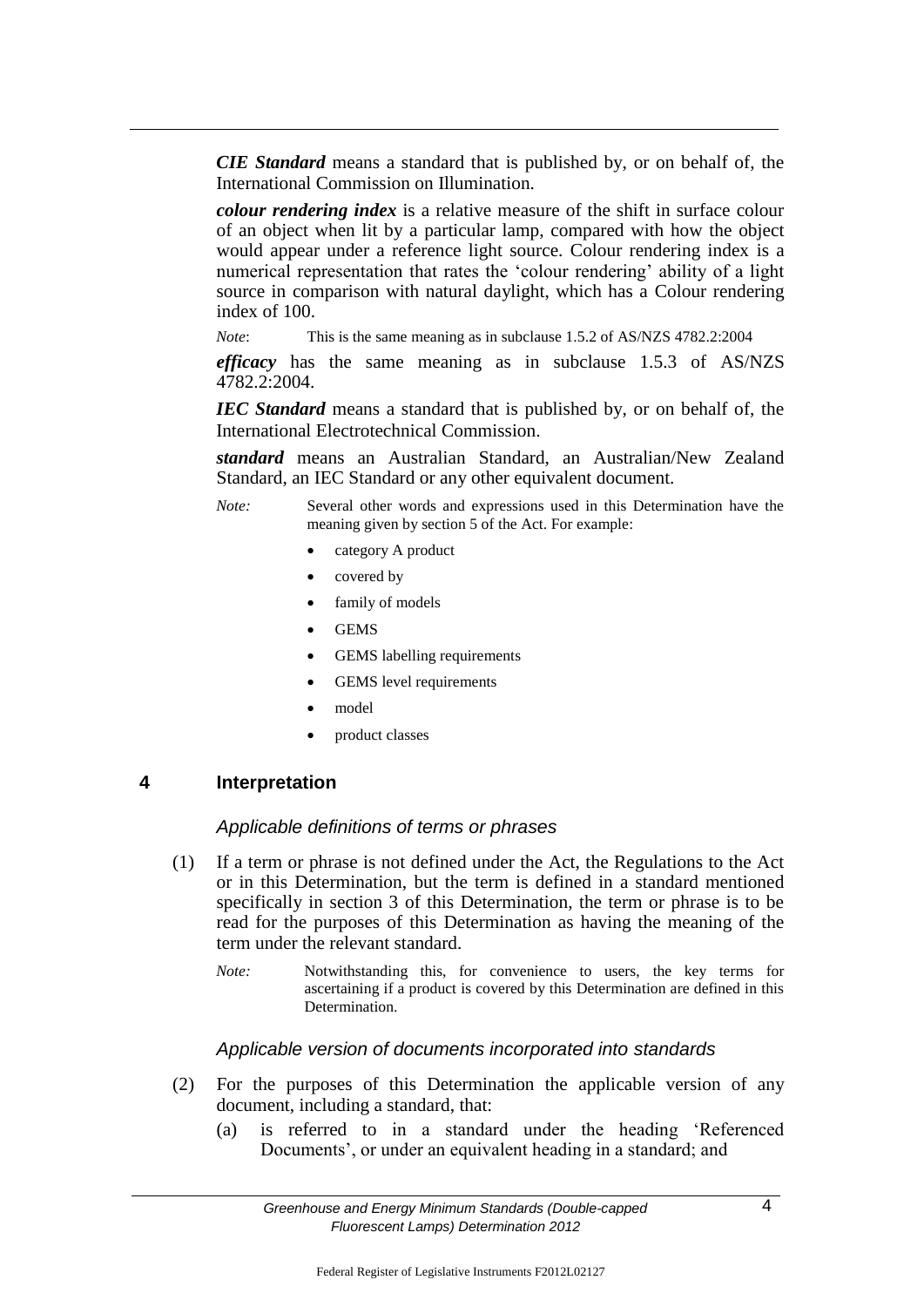(b) must be applied to give effect to this Determination or a standard referred to in this Determination,

is the following version of the document:

- (c) if the document is the subject of a definition in section 3 of this Determination which specifies a date of effect—the version of the document that existed at that date; and
- (d) otherwise—the version of the document that existed at the date this Determination came into force.
- *Note:* For example clause 2.3 of AS/NZS 4782.2:2004 provides that the initial lamp efficacy (lumen output and lamp power) shall be determined in accordance with Annex B of AS/NZS 4782.1:2004. The applicable version of AS/NZS 4782.1:2004 is the version that existed at the date this Determination came into force. However, AS/NZS 4782.3(Int):2006 is to be applied as it existed on 5 June 2006.

## **5 Specified product classes covered by this Determination**

- (1) This Determination covers double-capped fluorescent lamps in the product classes set out in subsection (2) that are:
	- (a) for general illumination purposes; and
	- (b) for use in a luminaire; and
	- (c) for either:
		- (i) alternating current mains (FD) applications; or
		- (ii) high frequency (FDH) applications; and
	- (d) with a nominal length from 550 mm to 1500 mm; and
	- (e) with a nominal lamp wattage of 16 watts or more; and
	- (f) with a lamp ballast connected to a 230 volt 50 hertz single phase or similar mains supply.
	- *Note 1*: This subsection reflects the scope specified in clause 1.1 of AS/NZS 4782.2:2004.
	- *Note 2*: This subsection specifies products that are covered by the Determination. See subsection (3) for products that are not covered.
- (2) The product classes are as follows:

#### **Product Class Products covered by class**

- 1 Lamps with a nominal length greater than or equal to 550 mm and less than 700 mm.
- 2 Lamps with a nominal length greater than or equal to 700 mm and less than 1150 mm.
- 3 Lamps with a nominal length greater than or equal to 1150 mm and less than 1350 mm.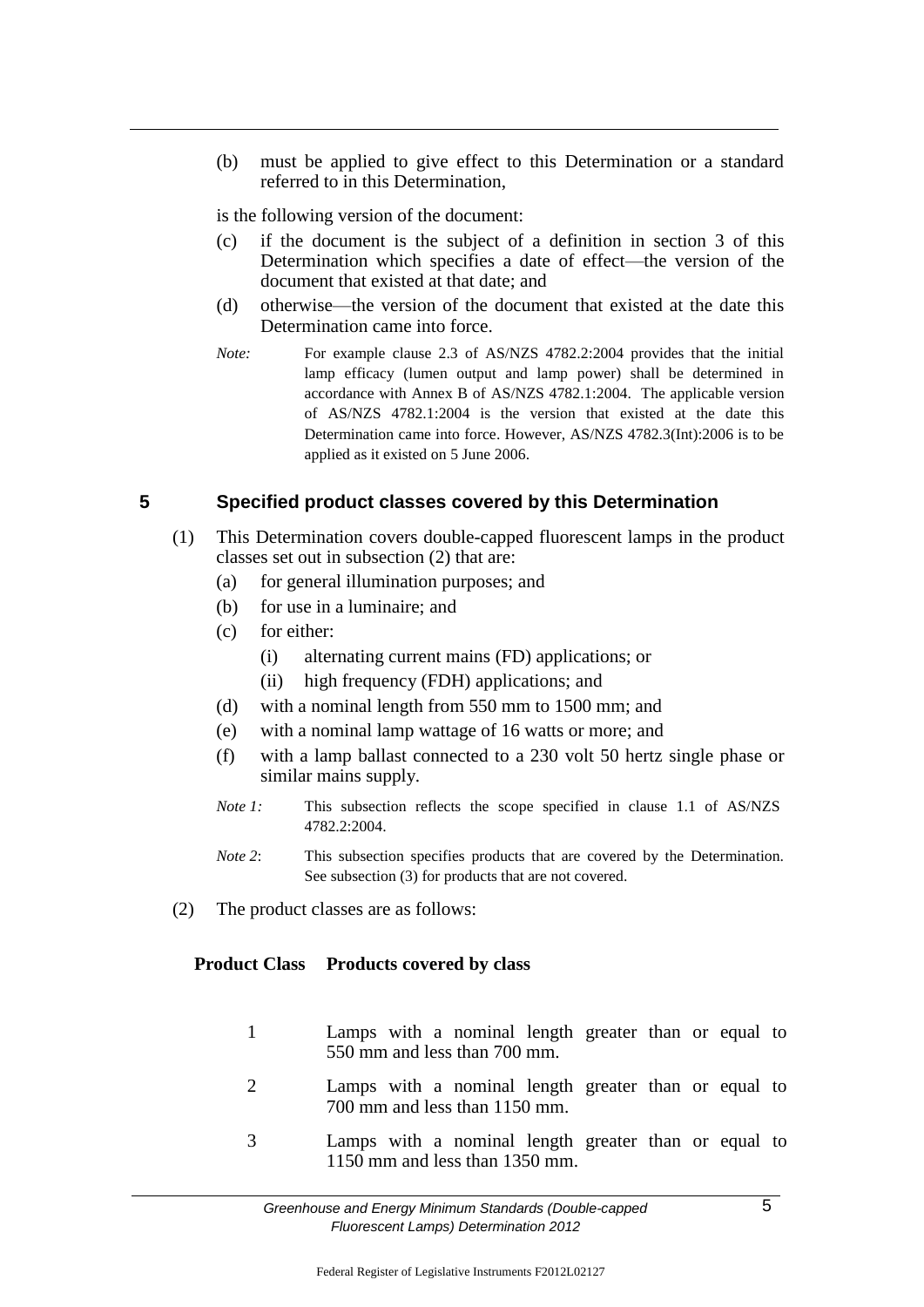- 4 Lamps with a nominal length greater than or equal to 1350 mm and less than or equal to 1500 mm.
- (3) For subsection 23 (2) of the Act, this Determination does not cover a lamp that is not intended for general illumination, and is:
	- (a) a lamp with a dominant colour or with an output that is predominantly outside the visible spectrum; or
	- (b) a lamp for colour matching and that has a colour rendering index greater than 90 and a colour appearance approximating to a point on the black body locus; or
	- (c) a lamp that is specifically for use in an industrial or agricultural process; or
	- (d) a lamp for a medical application; or
	- (e) a lamp designed specifically for use in a flame proof luminaire.

*Note:* This subsection reflects the exclusions specified in clause 1.2 of AS/NZS 4782.2:2004.

(4) In this section:

*double-capped fluorescent lamp* means a fluorescent lamp with two separate caps and mostly of tubular form and linear shape.

*Note*: This is the same meaning as in subclause 1.4.2 of AS/NZS4782.1:2004

*luminaire* means an apparatus which distributes, filters or transforms the light transmitted from one or more lamps and which includes, except the lamps themselves, all the parts necessary for fixing and protecting the lamps and, where necessary, circuit auxiliaries together with the means for connecting them to the electric supply.

# **6 GEMS level requirements**

#### *Energy use and greenhouse gas production*

(1) For paragraphs 24 (1) (a) and 25 (a) of the Act, the specified energy use requirements for products covered by this Determination are the requirements mentioned in clause 2.2 of AS/NZS 4782.2: 2004 in relation to initial efficacy and maintained efficacy.

# *Conducting tests*

- (2) For paragraphs 24 (1) (a) and 25 (b) of the Act, the specified requirements for conducting tests for products covered by this Determination are the requirements mentioned in:
	- (a) for initial efficacy, Annex B of AS/NZS 4782.1:2004, with the exception that tests on high frequency operated lamps with a nominal diameter of 16 mm (T5) may be made at an ambient temperature of 35ºC (instead of 25ºC); and
	- (b) for maintained efficacy, Annex C of AS/NZS 4782.1:2004.
- (3) In this section: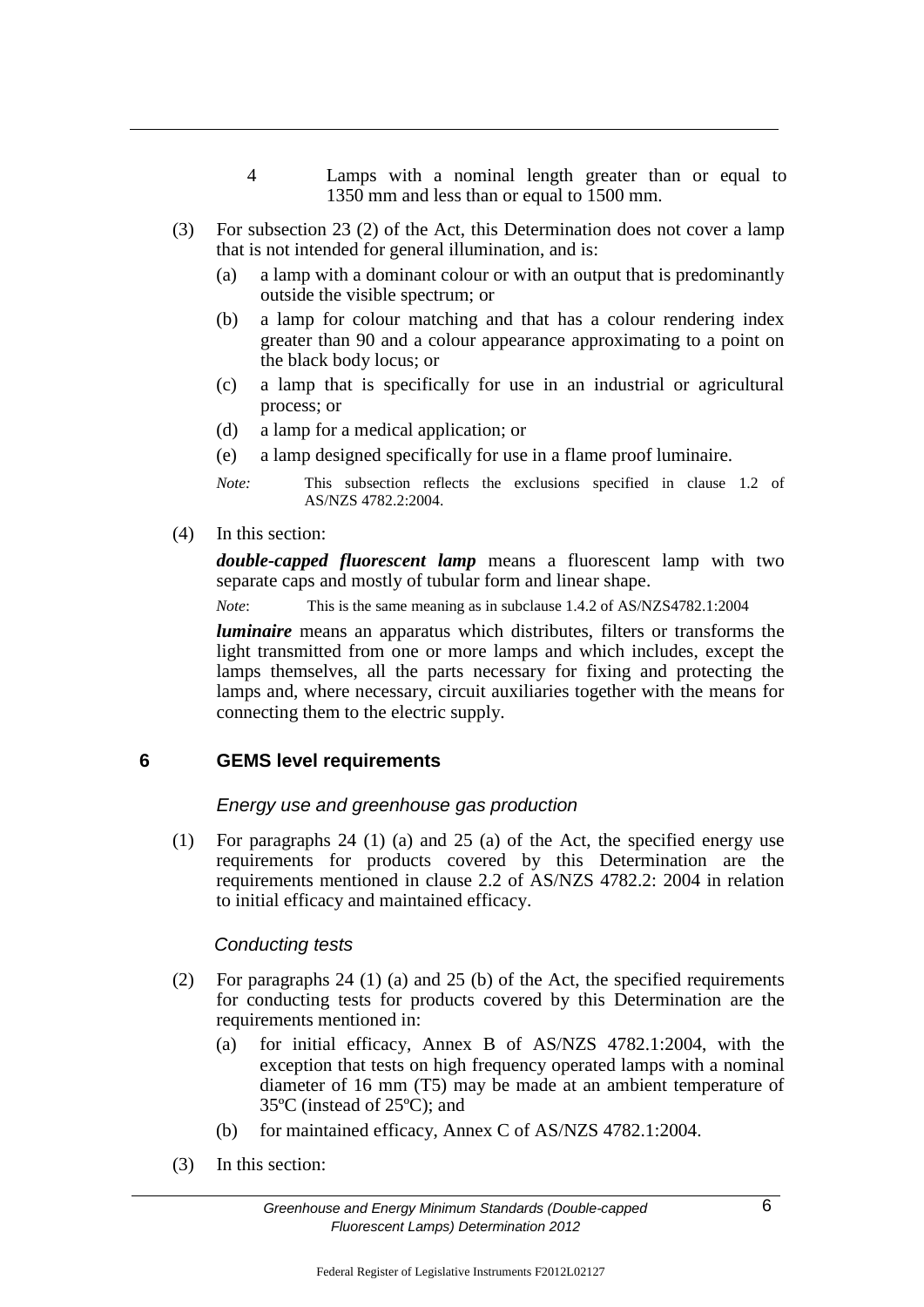*initial efficacy* has the same meaning as in subclause 1.5.4 of AS/NZS 4782.2:2004.

*maintained efficacy* has the same meaning as in subclause 1.5.5 of AS/NZS 4782.2:2004.

#### **7 GEMS labelling requirements**

There are no GEMS labelling requirements for products covered by this Determination.

## **8 Other GEMS requirements**

#### *Product performance*

(1) For subsection 24 (2) and paragraph 27 (1) (b) of the Act, the specified requirements relating to product performance for products covered by this Determination are the requirements mentioned in clause 2.2 of AS/NZS 4782.2:2004 in relation to minimum colour rendering index.

#### *Environmental and health impacts*

(2) For subsection 24 (2) and paragraph 27 (1) (c) of the Act, the specified requirements relating to the impact on the environment or health of human beings for products covered by this Determination are the requirements mentioned in clause 2.5 of AS/NZS 4782.2:2004 in relation to maximum quantity of mercury.

#### *Conducting tests*

- (3) For subsection 24 (2) and paragraph 27 (1) (e) of the Act, the specified requirements for conducting tests for products covered by this Determination in relation to paragraphs  $27$  (1) (b) and  $27$  (1) (c) are the requirements mentioned in:
	- (a) clauses 2.3 and 2.4 of AS/NZS 4782.2:2004 in relation to product performance; and
	- (b) clause 2.5 of AS/NZS 4782.2:2004 in relation to environment and health impacts.

# **9 Families of models**

- (1) For section 28 of the Act, the specified circumstances, in which 2 or more models from a single product class covered by this Determination are in the same family, are when the models:
	- (a) are in the same product class; and
	- (b) are of a single brand; and
	- (c) rely on the same test report that sets out the results of testing conducted in accordance with sections 6 and 7 of this Determination; and